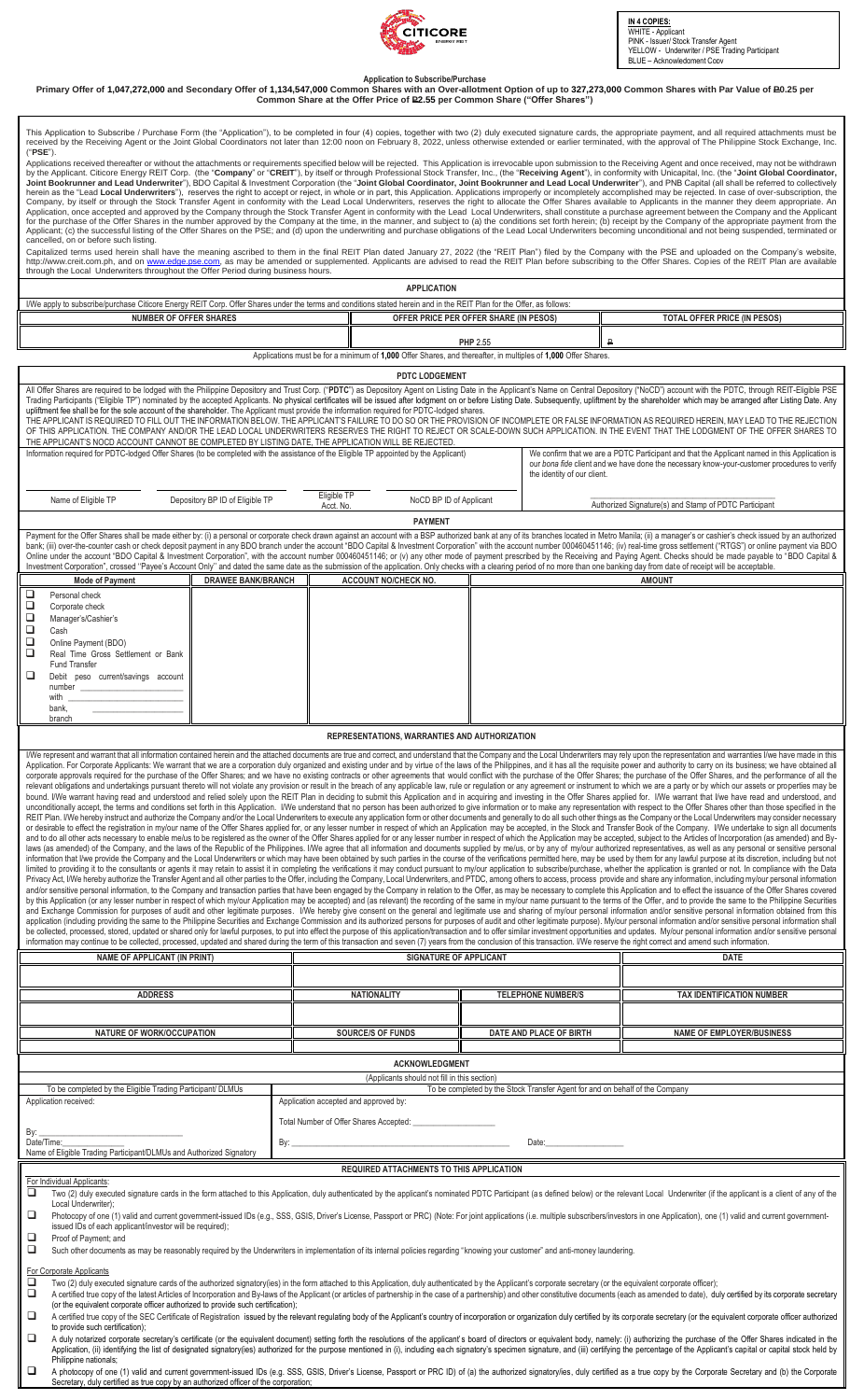

## ❑ Proof of payment; and

Such other documents as may be reasonably required by the relevant Local Underwriter in compliance with its internal policies regarding "knowing your customer", anti-money laundering and combating financing of terrorism.

- Applicants claiming exemption or preferential rate from any applicable tax shall also be required to submit the following documentary proof of its tax-exempt or preferential status together with this Application to Purchas
- A duly notarized Affidavit with Undertaking or Indemnity and Undertaking (in the prescribed form by CREIT) declaring and warranting its tax-exempt status or preferential rate entitlement, and undertaking to immediately not
- Such other documentary requirements as may be reasonably required by CREIT or the Stock Transfer Agent under the applicable regulations of the relevant taxing or other authorities, which for purposes of claiming tax treaty

Unless properly provided with satisfactory proof of the tax-exempt status of a Shareholder, the Stock Transfer Agent may assume that said Shareholder is taxable and proceed to apply the tax due on the Shares. Notwithstandi

TERMS AND CONDITIONS OF THE SALE I PURCHASE OF COMMON SHARES IN CITICORE ENERGY REIT CORP.<br>The information supplied in the succeeding pages are merely excerpts taken from the final REIT Plan filed by the Company with the P

| Issuer                                       | Citicore Energy REIT Corp. (formerly Enfinity Philippines Renewable Resources Inc.), a corporation organized under Philippine law. The trading symbol shall be "CREIT".                                                                                                                                                                                                                                                                                |
|----------------------------------------------|--------------------------------------------------------------------------------------------------------------------------------------------------------------------------------------------------------------------------------------------------------------------------------------------------------------------------------------------------------------------------------------------------------------------------------------------------------|
| The Offer                                    | Offer of 2,181,819,000 Firm Shares, comprising (i) 1,047,272,000 new common shares to be issued and offered by the Company on a primary basis (the "Primary Offer", and such shares, the "Primary Offer Shares"),                                                                                                                                                                                                                                      |
|                                              | and (ii) 1,134,547,000 existing common shares offered by the Selling Shareholder pursuant to a secondary offer (the "Secondary Offer", and such shares, the "Secondary Offer Shares"), together with an offer of up                                                                                                                                                                                                                                    |
|                                              | to 327,273,000 Option Shares by the Selling Shareholder pursuant to the Over-allotment Option.                                                                                                                                                                                                                                                                                                                                                         |
| <b>Trading Participants</b>                  | 654,546,000 Firm Shares, or approximately 30% of the Firm Shares, (the "Trading Participants and Retail Offer Shares") are being offered in the Trading Participants and Retail Offer in the Philippines at the Offer                                                                                                                                                                                                                                  |
|                                              | Price.                                                                                                                                                                                                                                                                                                                                                                                                                                                 |
|                                              |                                                                                                                                                                                                                                                                                                                                                                                                                                                        |
|                                              | 436,364,000 Trading Participants and Retail Offer Shares (about 20% of the Firm Shares) are being allocated to all of the Eligible PSE Trading Participants at the Offer Price and 218,182,000 Trading Participants and<br>Retail Offer Shares (about 10% of the Firm Shares) are being allocated at the Offer Price to local small investors ("LSIs").                                                                                                |
|                                              |                                                                                                                                                                                                                                                                                                                                                                                                                                                        |
|                                              | Each Eligible PSE Trading Participant shall initially be allocated 3,547,000 Firm Shares. Based on the initial allocation for each Eligible PSE Trading Participant, there will be a total of 83,000 residual Firm Shares to b                                                                                                                                                                                                                         |
|                                              | allocated as may be determined by the Joint Global Coordinators.                                                                                                                                                                                                                                                                                                                                                                                       |
|                                              |                                                                                                                                                                                                                                                                                                                                                                                                                                                        |
|                                              | The allocation of the Offer Shares between the Trading Participants and Retail Offer and the Institutional Offer is subject to adjustment as agreed between the Company, the Selling Shareholder, the Joint Global                                                                                                                                                                                                                                     |
|                                              | Coordinators and the International Bookrunners, as well as oversubscription or undersubscription of either or both the Trading Participants and Retail Offer and the Institutional Offer.                                                                                                                                                                                                                                                              |
| <b>Local Small Investors</b>                 | Applications under the LSI Program must be in minimum order size of 1,000 Offer Shares or P2,550.00 with incremental orders in lot sizes of 1,000 Offer Shares. Individual applications under the LSI Program must<br>not exceed P1,000,000.00 or such higher amount as may be approved by the PSE and the Philippine SEC. In the case of this Offer, the maximum subscription shall be 392,000 Offer Shares or P999,600.00. There                     |
|                                              | will be no discount on the Offer Price. The procedure in subscribing to Offer Shares via PSE EASy is indicated in the Offer's Implementing Guidelines for Local Small Investors to be announced through the PSE EDGE                                                                                                                                                                                                                                   |
|                                              | website. Should the total demand for the Offer Shares in the LSI program exceed the maximum allocation, the Joint Global Coordinators shall prioritize subscriptions of small investors with amounts lower than the                                                                                                                                                                                                                                    |
|                                              | maximum subscription.                                                                                                                                                                                                                                                                                                                                                                                                                                  |
|                                              |                                                                                                                                                                                                                                                                                                                                                                                                                                                        |
|                                              | Multiple applications (two or more applications by the same applicant) or check payments covering more than one application will not be accepted. Please refer to the Application and Settlement Procedures for Local                                                                                                                                                                                                                                  |
|                                              | Small Investors Under the Small Investors Program of the Securities and Exchange Commission and The Philippine Stock Exchange ("PSE") through the PSE Electronic Allocation System ("PSE EASy") posted in the                                                                                                                                                                                                                                          |
|                                              | PSE EDGE website (edge.pse.com.ph).                                                                                                                                                                                                                                                                                                                                                                                                                    |
|                                              | Additionally, the PSE EASy application process is as follows:                                                                                                                                                                                                                                                                                                                                                                                          |
|                                              | Access PSE EASy at https://myeasy.pse.com.ph and create an account through the website.<br>1.                                                                                                                                                                                                                                                                                                                                                          |
|                                              | Note that only investors with trading accounts with PSE Trading Participants may create an account.                                                                                                                                                                                                                                                                                                                                                    |
|                                              | 2.<br>Select the applicable type of investor (individual or corporate) and the Trading Participant.                                                                                                                                                                                                                                                                                                                                                    |
|                                              | Input personal details and upload a profile photo.<br>3.                                                                                                                                                                                                                                                                                                                                                                                               |
|                                              | Save application.<br>4.                                                                                                                                                                                                                                                                                                                                                                                                                                |
|                                              | 5.<br>Verify account by accessing the link sent to registered email address.                                                                                                                                                                                                                                                                                                                                                                           |
| <b>Eligible Investors</b>                    | Wait for selected Trading Participant to approve PSE EASy application<br>6.<br>The Trading Participants and Retail Offer Shares may be purchased by any natural person of legal age regardless of nationality, or any corporation, association, partnership, trust account, fund, or entity organized                                                                                                                                                  |
|                                              | under the laws of the Philippines, or licensed to do business in the Philippines, regardless of nationality, subject to the restrictions on ownership, as described below, and the Company's right to reject an Application or                                                                                                                                                                                                                         |
|                                              | reduce the number of the Firm Shares applied for subscription.                                                                                                                                                                                                                                                                                                                                                                                         |
|                                              | The Institutional Offer Shares are being offered for sale (i) outside the United States by the International Bookrunners in offshore transactions in reliance on Requlation S under the U.S. Securities Act, and (ii) to                                                                                                                                                                                                                               |
|                                              | Domestic Investors by the Local Underwriters.                                                                                                                                                                                                                                                                                                                                                                                                          |
|                                              |                                                                                                                                                                                                                                                                                                                                                                                                                                                        |
|                                              | Purchase of the Offer Shares in certain jurisdictions may be restricted by law. Foreign investors interested in purchasing the Offer Shares should inform themselves of the applicable legal requirements under the laws<br>and regulations of the countries of their nationality, residence or domicile, and as to any relevant tax or foreign exchange control laws and regulations affecting them personally. Foreign investors, both corporate and |
|                                              | individual, shall represent and warrant, through the Application, that their purchase of the Offer Shares will not violate the laws of their jurisdiction and that they are allowed to acquire, purchase, and hold the Offer                                                                                                                                                                                                                           |
|                                              | Shares.                                                                                                                                                                                                                                                                                                                                                                                                                                                |
| <b>Offer Price</b>                           | P2.55 per Offer Share. The Offer Price will be determined based on a book building process and discussions between the Company, the Selling Shareholder, the Joint Bookrunners and the International Bookrunners.                                                                                                                                                                                                                                      |
| <b>Minimum Subscription</b>                  | Each application must be for a minimum of 1,000 Offer Shares, and thereafter, in multiples of 1,000 Offer Shares. Applications for multiples of any other number of Shares may be rejected or adjusted to conform to the                                                                                                                                                                                                                               |
|                                              | required multiple, at the Company's discretion.                                                                                                                                                                                                                                                                                                                                                                                                        |
| <b>Joint Global</b>                          |                                                                                                                                                                                                                                                                                                                                                                                                                                                        |
| Coordinators                                 | Unicapital, Inc. and BDO Capital & Investment Corporation                                                                                                                                                                                                                                                                                                                                                                                              |
| <b>Lead Underwriter</b>                      | Unicapital, Inc.                                                                                                                                                                                                                                                                                                                                                                                                                                       |
| Lead Local<br><b>Underwriters</b>            | BDO Capital & Investment Corporation and PNB Capital and Investment Corporation                                                                                                                                                                                                                                                                                                                                                                        |
| International                                |                                                                                                                                                                                                                                                                                                                                                                                                                                                        |
|                                              |                                                                                                                                                                                                                                                                                                                                                                                                                                                        |
| <b>Bookrunners</b>                           | CIMB Investment Bank Bhd and CLSA Limited                                                                                                                                                                                                                                                                                                                                                                                                              |
| Participating                                |                                                                                                                                                                                                                                                                                                                                                                                                                                                        |
| <b>Underwriter</b>                           | Investment & Capital Corporation of the Philippines                                                                                                                                                                                                                                                                                                                                                                                                    |
| <b>Local Underwriters</b>                    | Unicapital, Inc., BDO Capital & Investment Corporation, PNB Capital and Investment Corporation and Investment & Capital Corporation of the Philippines                                                                                                                                                                                                                                                                                                 |
| <b>Receiving Agent</b>                       | Professional Stock Transfer, Inc.                                                                                                                                                                                                                                                                                                                                                                                                                      |
| <b>Stock Transfer Agent</b><br>Procedure for | Professional Stock Transfer, Inc.<br>For Eligible PSE Trading Participants                                                                                                                                                                                                                                                                                                                                                                             |
| Application for the                          | "Application to Purchase" forms and specimen signature cards (the "Application") may be obtained from any of the Local Underwriters and the participating Eligible PSE Trading Participants, and shall be made                                                                                                                                                                                                                                         |
| <b>Trading Participants</b>                  | available for download on the Company website.                                                                                                                                                                                                                                                                                                                                                                                                         |
| and Retail Offer                             |                                                                                                                                                                                                                                                                                                                                                                                                                                                        |
|                                              | Applicants shall complete the application form, indicating all pertinent information such as the Applicant's name, address, taxpayer's identification number, citizenship, and all other information as may be required in                                                                                                                                                                                                                             |
|                                              | the application form. Applicants shall undertake to sign all documents and to do all necessary acts to enable them to be registered as holders of the Offer Shares. Failure to complete the application form may result in                                                                                                                                                                                                                             |
|                                              | the rejection of the Application.                                                                                                                                                                                                                                                                                                                                                                                                                      |
|                                              | All Applications shall be evidenced by the application to purchase form, in quadruplicate, duly executed by the Applicants themselves or by the authorized signatory(ies) of the Applicant (in the case of an Applicant that                                                                                                                                                                                                                           |
|                                              | is not a natural person), and accompanied by two completed specimen signature cards, which for applicants other than a natural person, should be authenticated by the corporate secretary (or its equivalent), and the                                                                                                                                                                                                                                 |
|                                              | corresponding payment for the Offer Shares covered by the Application and all other required documents.                                                                                                                                                                                                                                                                                                                                                |
|                                              |                                                                                                                                                                                                                                                                                                                                                                                                                                                        |
|                                              | If the Applicant is an individual person, the Application must be accompanied by the following documents:<br>Two duly executed specimen signature cards, duly authenticated by the Applicant's nominated PDTC participant or the relevant Local Underwriter (if the Applicant is a client of any of the Local                                                                                                                                          |
|                                              | Underwriters);                                                                                                                                                                                                                                                                                                                                                                                                                                         |
|                                              | Photocopy of one valid and current government-issued ID (e.g., SSS, GSIS, Driver's License, Passport or PRC) (Note: For joint applications (i.e. multiple Applicants in one Application), one valid and                                                                                                                                                                                                                                                |
|                                              | current government-issued ID of each applicant/investor will be required);                                                                                                                                                                                                                                                                                                                                                                             |
|                                              | Proof of payment; and                                                                                                                                                                                                                                                                                                                                                                                                                                  |
|                                              | Such other documents as may be reasonably required by the relevant Local Underwriter in compliance with its internal policies regarding "knowing your customer", anti-money laundering, and combating                                                                                                                                                                                                                                                  |
|                                              | financing of terrorism.                                                                                                                                                                                                                                                                                                                                                                                                                                |
|                                              | If the Applicant is a corporation, partnership, trust account, or any other juridical entity, the Application must be accompanied by the following documents:                                                                                                                                                                                                                                                                                          |
|                                              | Two duly executed specimen signature cards of the authorized signatory(ies), duly authenticated by the Applicant's corporate secretary (or the equivalent corporate officer);                                                                                                                                                                                                                                                                          |
|                                              | a certified true copy of the Applicant's latest articles of incorporation and by-laws (or the equivalent documents) and other constitutive documents (each as amended to date) duly certified by its corporate<br>$\bullet$                                                                                                                                                                                                                            |
|                                              | secretary (or the equivalent corporate officer authorized to provide such certification);                                                                                                                                                                                                                                                                                                                                                              |
|                                              | a certified true copy of the Applicant's certificate of registration issued by the relevant regulating body of the Applicant's country of incorporation or organization duly certified by its corporate secretary<br>(or the equivalent corporate officer authorized to provide such certification);                                                                                                                                                   |
|                                              | a duly notarized corporate secretary's certificate (or the equivalent document) setting forth the resolutions of the applicant's board of directors or equivalent body, namely: (i) authorizing the purchase of                                                                                                                                                                                                                                        |
|                                              | the Offer Shares indicated in the Application, (ii) identifying the list of designated signatory(ies) authorized for the purpose mentioned in (i), including each signatory's specimen signature, and (iii) certifying                                                                                                                                                                                                                                 |
|                                              | the percentage of the Applicant's capital or capital stock held by Philippine nationals;                                                                                                                                                                                                                                                                                                                                                               |
|                                              | a photocopy of one valid and current government-issued IDs (e.g. SSS, GSIS, Driver's License, Passport or PRC ID) of (a) the authorized signatory/ies, duly certified as a true copy by the Corporate<br>$\bullet$                                                                                                                                                                                                                                     |
|                                              | Secretary and (b) the Corporate Secretary, duly certified as true copy by an authorized officer of the corporation;<br>proof of payment; and                                                                                                                                                                                                                                                                                                           |
|                                              | such other documents as may be reasonably required by the relevant Local Underwriter in compliance with its internal policies regarding "knowing your customer", anti-money laundering and combating<br>$\bullet$                                                                                                                                                                                                                                      |
|                                              | financing of terrorism.                                                                                                                                                                                                                                                                                                                                                                                                                                |
|                                              |                                                                                                                                                                                                                                                                                                                                                                                                                                                        |
|                                              | Applicants must represent and warrant, through the Application, that their purchase of the Trading Participants and Retail Offer Shares will not violate the laws of their jurisdiction and that they are allowed to acquire,                                                                                                                                                                                                                          |
|                                              | purchase and hold the Trading Participants and Retail Offer Shares in the form as set out in the Offer Implementing Guidelines.                                                                                                                                                                                                                                                                                                                        |
|                                              | Applications may be rejected if (i) the subscription price is unpaid; (ii) payments are insufficient or where checks, as applicable, are dishonored upon first presentment; (iii) the Applications are not received by the                                                                                                                                                                                                                             |
|                                              | Receiving and Paying Agent or the Local Underwriters on or before the end of the Offer Period; (iv) the sale of the Offer Shares will result in a violation of foreign ownership and single entity ownership restrictions (v)                                                                                                                                                                                                                          |
|                                              | the Applicant is not an Eligible Investor; (vi) the Applications do not have sufficient information as required in the Application to Purchase or are not supported by the required documents; (vii) the underwriting agreemen                                                                                                                                                                                                                         |
|                                              | is suspended, terminated or cancelled on or before the Listing Date; or (viii) there is failure to create a valid Name-on Central Depository sub-account for the Applicant with the PDTC on or before four (4) banking days                                                                                                                                                                                                                            |
|                                              | prior to the Listing Date; or (ix) as otherwise set out in the Offer Implementing Guidelines.                                                                                                                                                                                                                                                                                                                                                          |
|                                              | This should be read in conjunction with the Offer Implementing Guidelines, which will be published on PSE EDGE website prior to the start of the Offer Period.                                                                                                                                                                                                                                                                                         |